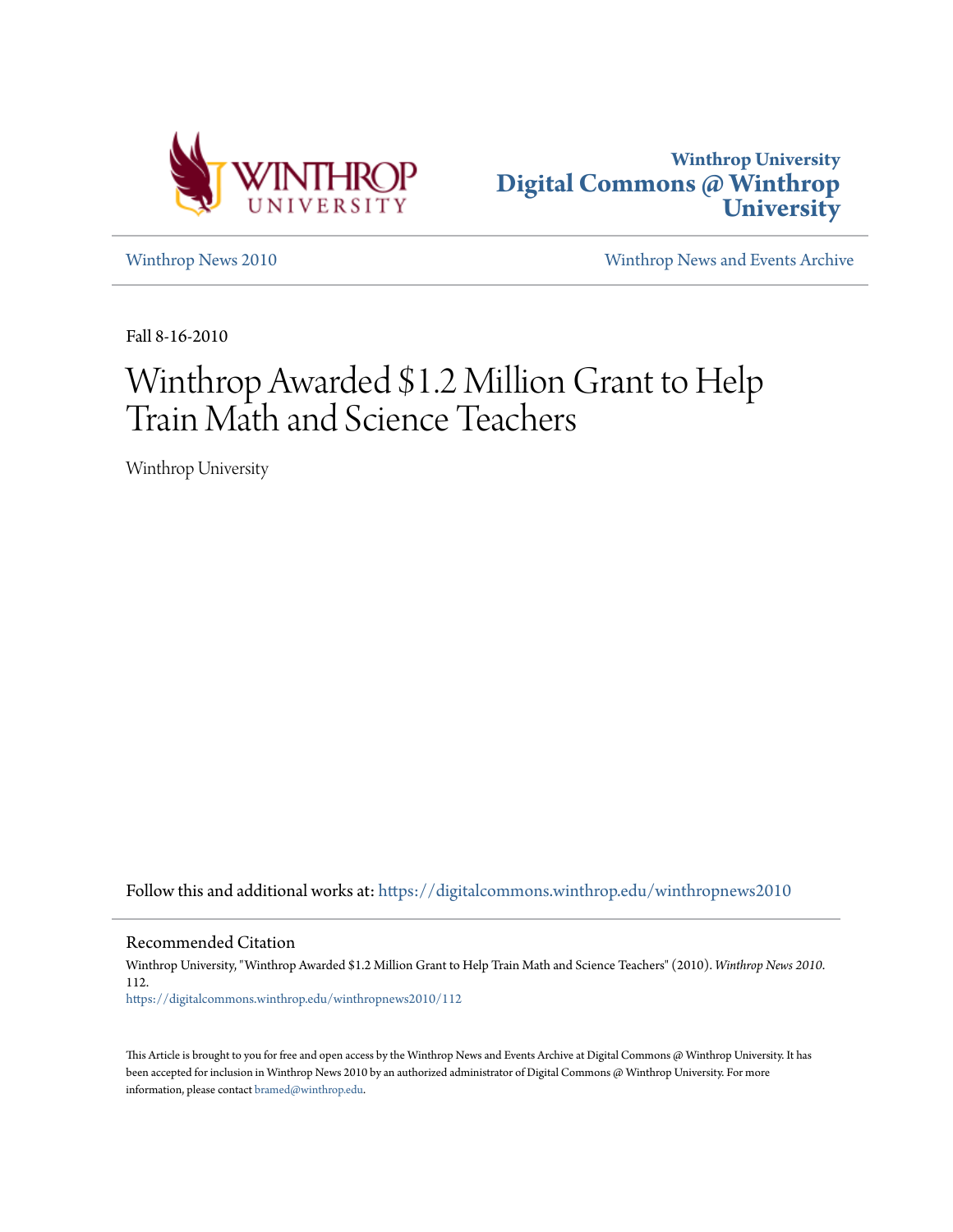- 82 年。

**O** SHARE

All News

Archives

RSS News Feeds

Winthrop in the News

## 08/16/2010 **Winthrop Awarded \$1.2 Million Grant to Help Train Math and Science Teachers**

### **Quick Facts**

**ABOUT ADMISSIONS & AID ACADEMICS STUDENT LIFE ATHLETICS GIVING**

VINTHROP

UNIVERSITY

Winthrop will undergo a new initiative with a \$1.2 million National Science Foundation grant to train teachers for high needs areas. **The Winthrop Initiative for STEM Educators** (WISE) will award 34 potential math and science educators \$10,000 a year each for two years.



ROCK HILL, S.C. - The scramble to recruit and retain highly effective math and science teachers should not be a matter of luck for area public schools. Yet school officials have horror stories.

To begin a more deliberate and successful process, Winthrop University will undergo a new initiative with a \$1.2 million National Science Foundation grant to train teachers for high needs areas. The **Winthrop Initiative for STEM Educators** (WISE) will award 34 potential math and science educators \$10,000 a year each for two years.

Beth Costner

Through a new **Robert Noyce Scholarship Program**, the five-year WISE grant will engage teacher candidates at Winthrop and transfer students from York Technical College, with support from the Center for Educator Recruitment, Retention, and Advancement (CERRA) and seven high-need districts. The school districts are Rock Hill and York and the counties of Cherokee, Chester, Fairfield, Lancaster and Union.

"Not only do schools need qualified teachers, they need effective teachers who can inspire students to think, to engage and to develop into future mathematicians and scientists," said **Beth Costner**, chair of Winthrop's Department of Mathematics and one of the grant proposal writers.

The initiative will use strategies for mentor teacher training, yearlong internships in high-need districts, professional development schools and multi-year teacher induction programs for new teachers to develop scholars with the knowledge, skills, and disposition to teach successfully in high need schools.

Over the past few years, national efforts to fill high-need teaching jobs have produced mixed results. About 20% of the STEM hires statewide between 2004 and 2009 had alternative or emergency certifications, plus these teachers are twice as likely to leave teaching as those with regular certification.

One WISE partner recalled that a high school math class in her district had four different teachers in one year: *"We hired a math teacher whose last teaching experience was in 1967. She left over the Labor Day weekend and was replaced by a long-term sub with no classroom management skills; she was dismissed after a short trial period. Next was a sub just finishing her degree in math education; she had to leave to finish her last semester of school. Luckily, a certified middle school math teacher was hired. She was the fourth teacher that these students had in one year. Thankfully, she is still with the district."*

The **WISE leadership team** will include **Costner**; **Lisa Johnson**, senior associate to the dean of education; **Cassie Bell**, a biology instructor; and **Kelly Costner**, an assistant professor in education. Additional faculty members in math, biology, chemistry and education will assist with the grant. The WISE grant represents another collaboration between the College of Arts and Sciences and